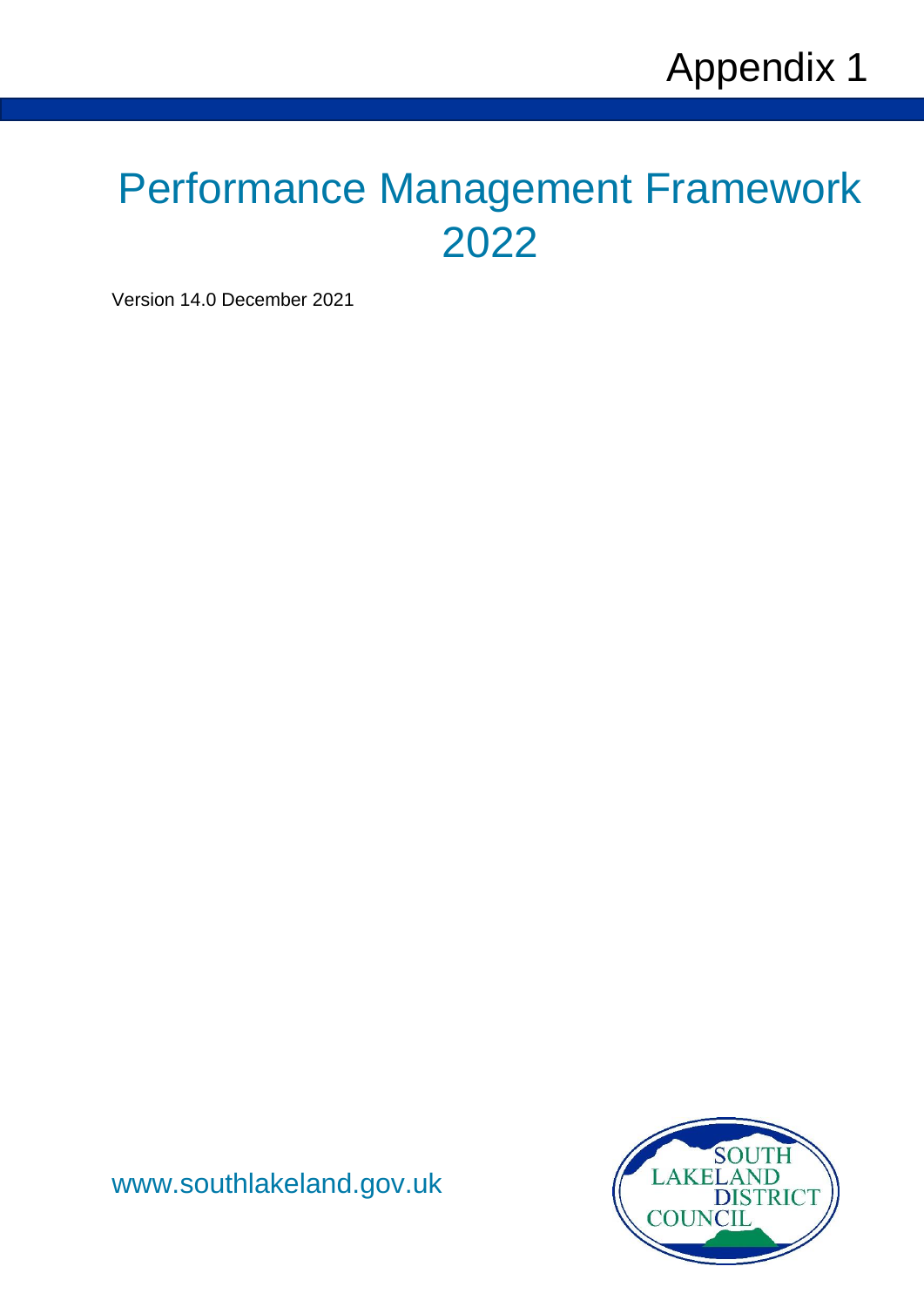# **Contents**

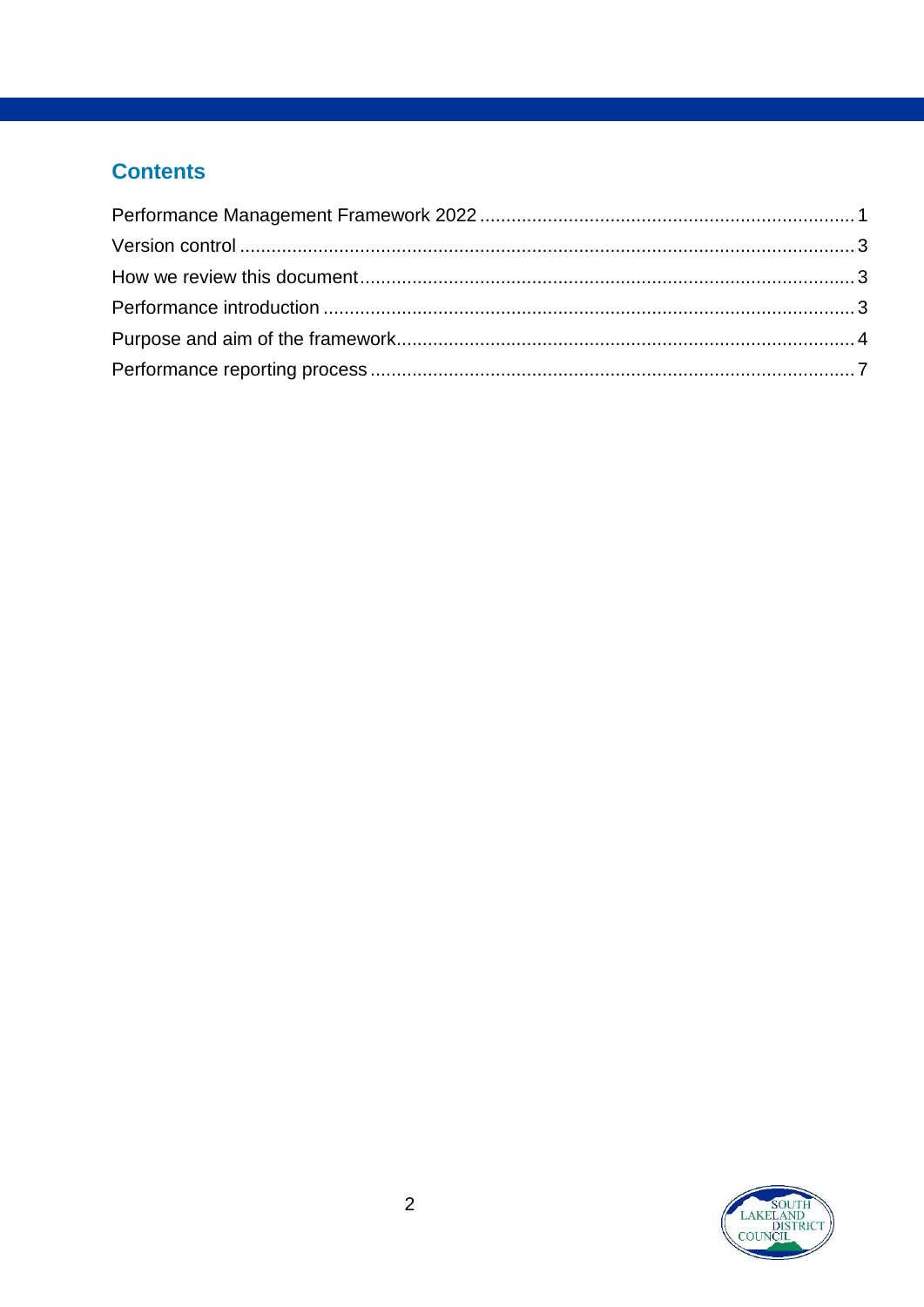# <span id="page-2-0"></span>Version control

Please note for previous review history please refer to earlier versions of this document.

| <b>Version</b> | <b>By</b>                              | <b>Date</b> | <b>Comments</b>                                                                                                                                                      |
|----------------|----------------------------------------|-------------|----------------------------------------------------------------------------------------------------------------------------------------------------------------------|
| 9.0            | Performance and Risk<br><b>Officer</b> | 31/03/2016  | Reviewed - no changes required.                                                                                                                                      |
| 10.0           | Performance and Risk<br>Officer        | 01/03/17    | Refresh of framework in line with<br>Council Plan 2014-2019 (Updated<br>in February 2017) and in line with<br>changes in Committee structure.                        |
| 11.0           | Performance and Risk<br>Officer        | 29/03/18    | Reviewed - no changes required.                                                                                                                                      |
| 12.0           | Performance and Risk<br>Officer        | 14/03/19    | Reviewed in line with Council Plan.<br>Council Plan values and priorities<br>updated to reflect changes.                                                             |
| 13.0           | Case Management Officer                | 11/02/21    | Reviewed in line with Council Plan<br>and new organizational model.<br>Consultation with Strategy Lead and<br><b>Strategy Specialist.</b>                            |
| 14.0           | <b>Case Management Officer</b>         | 29/12/21    | Reviewed – reference to<br>performance appraisal 'Your<br>Conversation', Commissioning<br><b>Strategy and Portfolio Holder</b><br>reports. Finance schedule updated. |

# <span id="page-2-1"></span>How we review this document

Case Management Support Services will facilitate an annual review involving:

- Lead Legal, Governance and Democracy Specialist for committee requirements
- Lead Human Resources Specialist for employees
- Lead Finance Specialist for financial reporting timescales
- Lead Strategy and Strategy Specialist to align with the Council Plan and Operational planning.

# <span id="page-2-2"></span>Performance introduction

Performance management is about the delivery of the goals of an organisation and its community. It needs much more than just back office systems, processes, plans and indicators. Successful performance management needs leaders, managers and employees to see their purpose to continually improve what they do - and the services they provide to their communities.

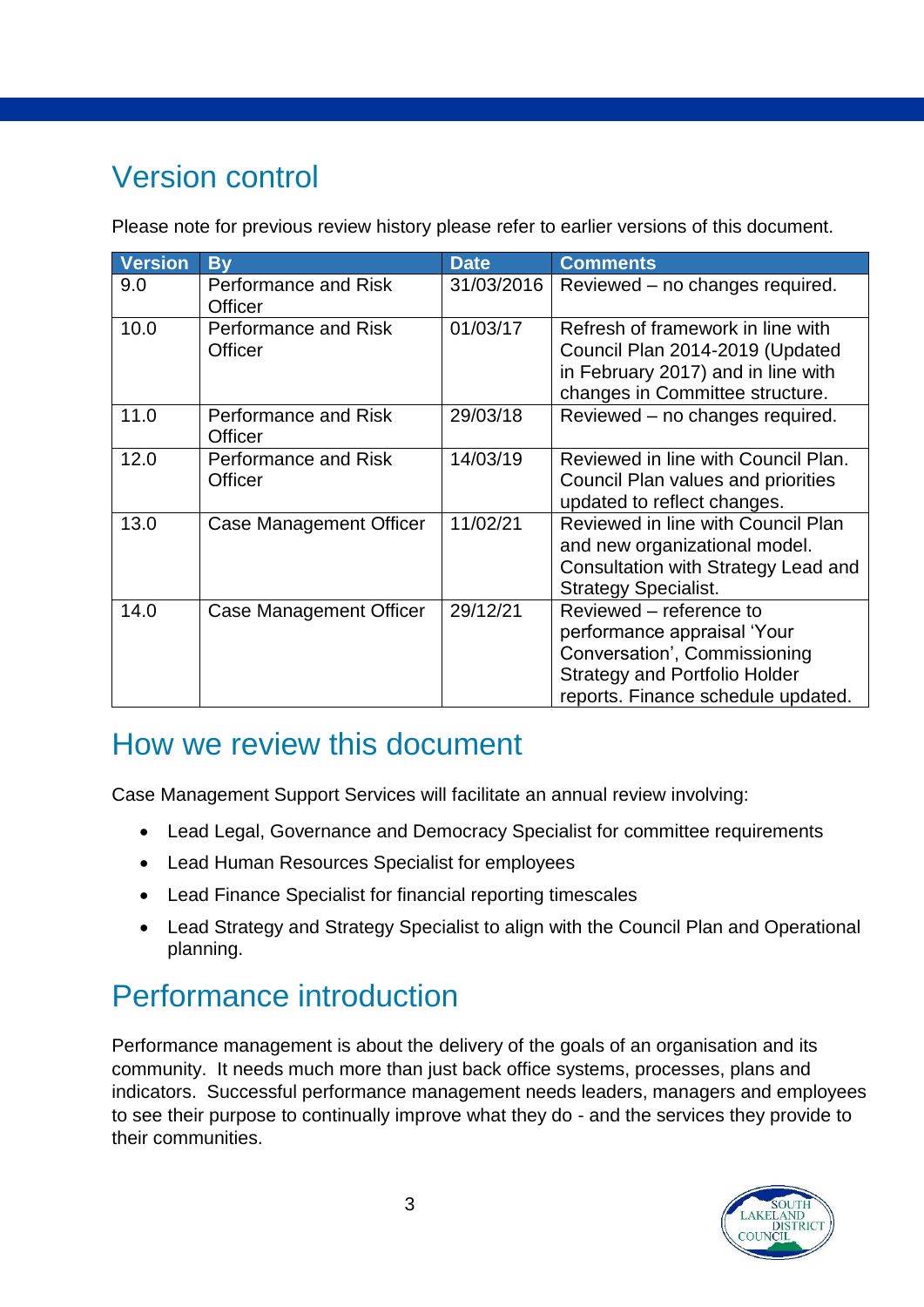Performance management must add value. In order to do this the processes employed must achieve the right balance between effort and results.

Performance management is central to the political process – performance information is reported regularly to Scrutiny and Cabinet Committees.

The Performance Management Framework recognises that improvement comes from people and process, and that the framework will not operate without employee awareness.

It will be about positive endorsement, continuous improvement, innovation and creativity.

In particular, the processes should emphasize the significance of performance management for enabling service improvement, and build links into other improvement processes - and into training and development.

Effective performance management:

- 1. Is being clear about the purpose of the Council
- 2. Has a strong emphasis on achieving outcomes
- 3. Has robust and effective planning systems which ensure the allocation of resources follow service demands
- 4. Monitors delivery against clear targets and acts upon them
- 5. Minimises the risk of serious error

Additionally our political and administrative leadership makes performance a priority, and the clear vision motivates, enthuses and empowers employees – an organisation that has a culture that is enabling and empowering.

# <span id="page-3-0"></span>Purpose and aim of the framework

The purpose and aim of our Performance Management Framework is to make sure we deliver:

- the right services
- $\bullet$  at the right time
- in the right way
- value for money

Our Performance Management Framework sets out how we put this into practice:

- providing an overview of the steps to be taken, followed by a brief explanation of each
- summarising Member and Officer performance management roles and responsibilities
- listing reporting arrangements for various Council and Partnership plans and strategies

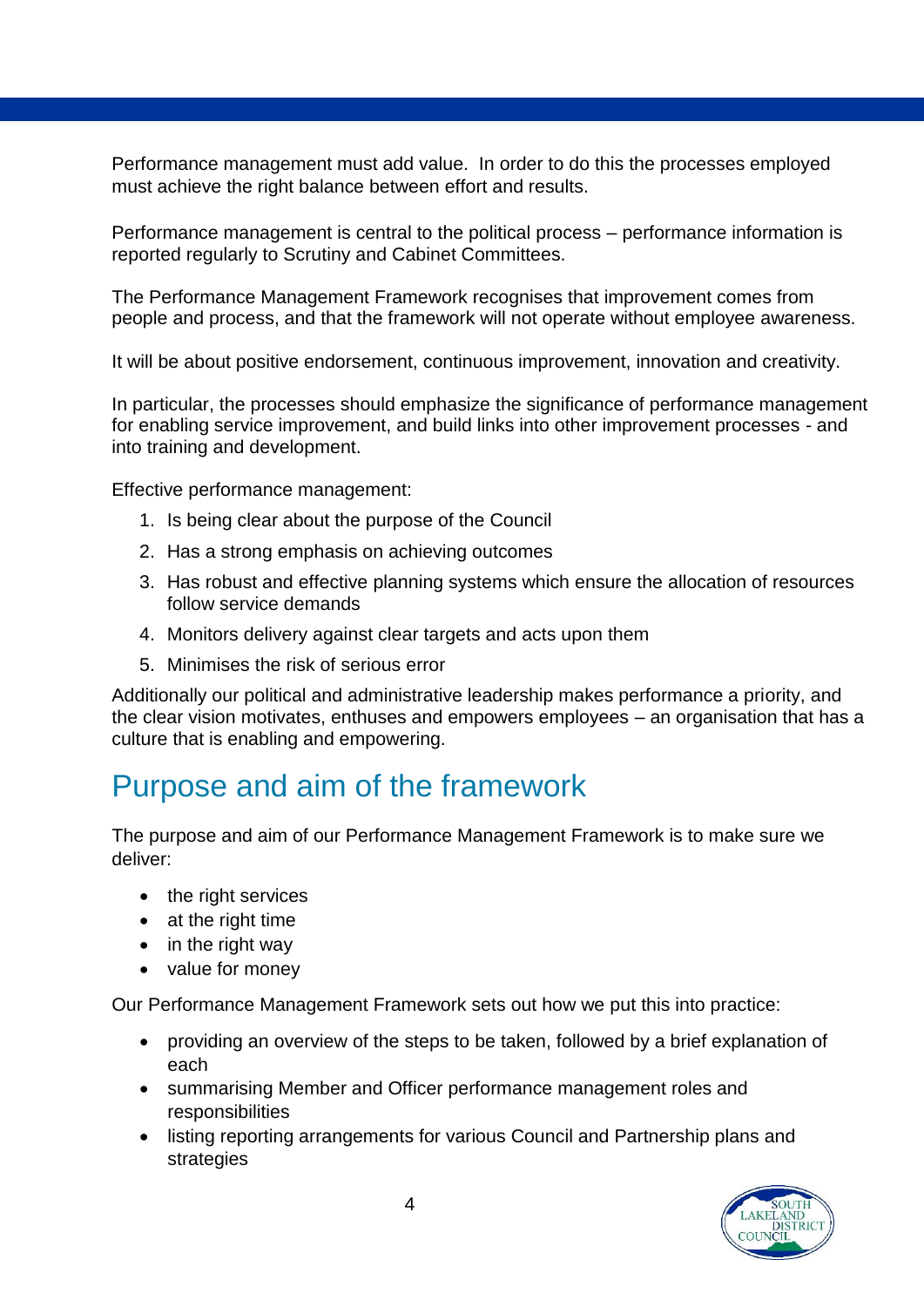Our Performance Management Framework follows the sequence of:

#### **Plan →Do → Review**

**Plan** means being clear about what we are setting out to achieve and how we are going to achieve it

**Do** means putting our plans into action in the most efficient and effective way

**Review** means monitoring results to ensure that we:

- achieve what was planned and to the agreed standard
- can compare our performance with other service providers and with our own past achievements to show trends
- have relevant and timely information to feed back into the process
- can inform stakeholders accordingly

Performance management is the responsibility of everyone in the Council. A summary of the key roles and responsibilities of Officers and Councillors is set out below:

| <b>Who actions</b>      | Plan - Vision, Planning,<br><b>Commitment</b>                                                                                                                        | Do - Action and<br><b>Results</b>                                                                                                                                                                          | <b>Review - Monitoring</b><br><b>Review and Response</b>                                                                                                                                                                                   |
|-------------------------|----------------------------------------------------------------------------------------------------------------------------------------------------------------------|------------------------------------------------------------------------------------------------------------------------------------------------------------------------------------------------------------|--------------------------------------------------------------------------------------------------------------------------------------------------------------------------------------------------------------------------------------------|
| Councillors             | <b>Approve the Council</b><br>Plan, key strategies and<br>Budget.                                                                                                    | Hold the Cabinet to<br>account.<br>Scrutinise the<br>Council's<br>performance.                                                                                                                             | Undertake specific<br>reviews of any identified<br>performance issues<br>which can be<br>undertaken through the<br>Council's arrangements<br>for scrutiny.                                                                                 |
| Cabinet                 | Formulate the Council's<br>priorities.<br>Monitor and respond to<br>performance data<br>Challenge performance<br>of all services.                                    | Ensure strategic<br>delivery of Council<br>Plan.                                                                                                                                                           | Monitor performance<br>with Portfolio Holder<br>plans via regular<br>meetings with<br>Operational Leads and<br>Lead Specialists.                                                                                                           |
| Corporate<br>Management | Oversee Performance<br><b>Management Framework</b><br><b>Commitment to Council's</b><br>priorities through the<br>allocation of<br>responsibilities and<br>resources | Strategic<br>responsibility for<br>delivery of<br>Council's priorities<br>including<br>monitoring<br>performance<br>Take a view on<br>service<br>underperformance<br>and manage the<br><b>Council Plan</b> | <b>Ensure that Operational</b><br>Leads and Lead<br>Specialists annual<br>performance appraisals<br>underpin the<br>performance with the<br>Council Plan.<br><b>Review the Council</b><br><b>Plan Performance</b><br>Report every quarter. |

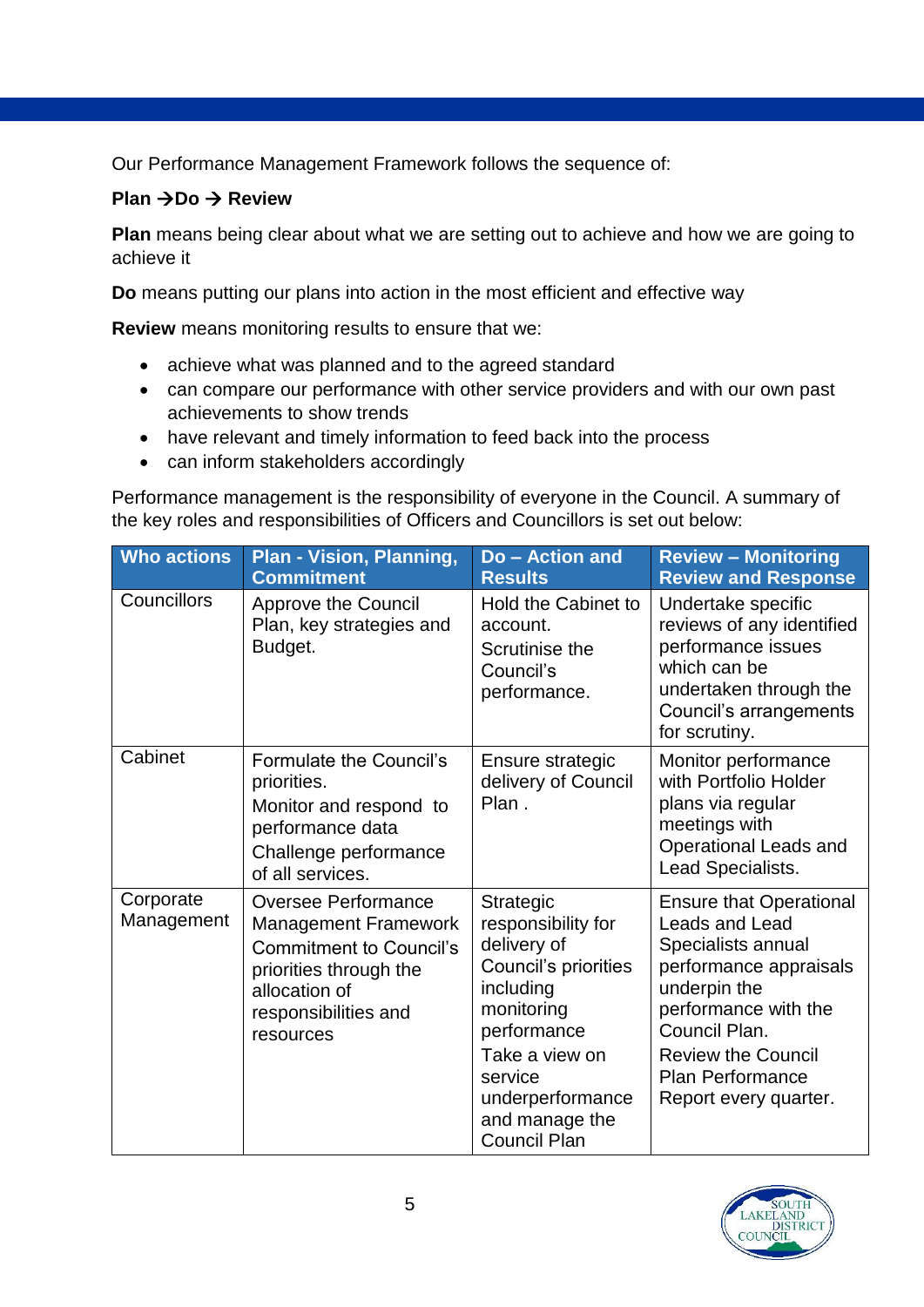| <b>Who actions</b>                                     | <b>Plan - Vision, Planning,</b><br><b>Commitment</b>                                                                                                                                                                                                                                      | <b>Do-Action and</b><br><b>Results</b>                                                                                                                                                                                                                                                    | <b>Review - Monitoring</b><br><b>Review and Response</b>                                                                                                                                                                                                                                                                                                                               |
|--------------------------------------------------------|-------------------------------------------------------------------------------------------------------------------------------------------------------------------------------------------------------------------------------------------------------------------------------------------|-------------------------------------------------------------------------------------------------------------------------------------------------------------------------------------------------------------------------------------------------------------------------------------------|----------------------------------------------------------------------------------------------------------------------------------------------------------------------------------------------------------------------------------------------------------------------------------------------------------------------------------------------------------------------------------------|
| Operational<br>Leads and<br>Lead<br><b>Specialists</b> | Ensure that operational<br>plans underpin<br>performance with the<br>Council Plan.<br>Produce and sign off<br>operational plans.<br>Contribute to the<br>Council's corporate<br>priorities and objectives.<br>Manage projects applying<br>project management<br>techniques appropriately. | <b>Ensure that</b><br>managers' annual<br>performance<br>appraisals<br>underpin<br>performance with<br>operational<br>requirements.<br>Provide data in<br>accordance with<br>performance<br>reporting<br>requirements.<br>Maintain<br>operational budget<br>and implement<br>efficiencies | Hold 1-2-1's with<br>managers as required<br>to manage performance<br>with key activity $-$ this<br>may include projects as<br>well as day to day work.<br>Monitor performance at<br>operational level.<br>Respond to operational<br>and organisational<br>workflow and workload<br>issues.<br>Support employees to<br>deliver their objectives<br>and manage employee<br>performance. |
| Employees                                              | Responsible for personal<br>development and<br>performance                                                                                                                                                                                                                                | Understand how<br>work contributes to<br>vision, priorities<br>and objectives<br>Raise specific<br>issues regarding<br>performance with<br><b>Operational Leads</b><br>and Lead<br><b>Specialists</b>                                                                                     | Ensure that activity<br>listed within individual<br>performance reviews is<br>implemented on<br>schedule                                                                                                                                                                                                                                                                               |

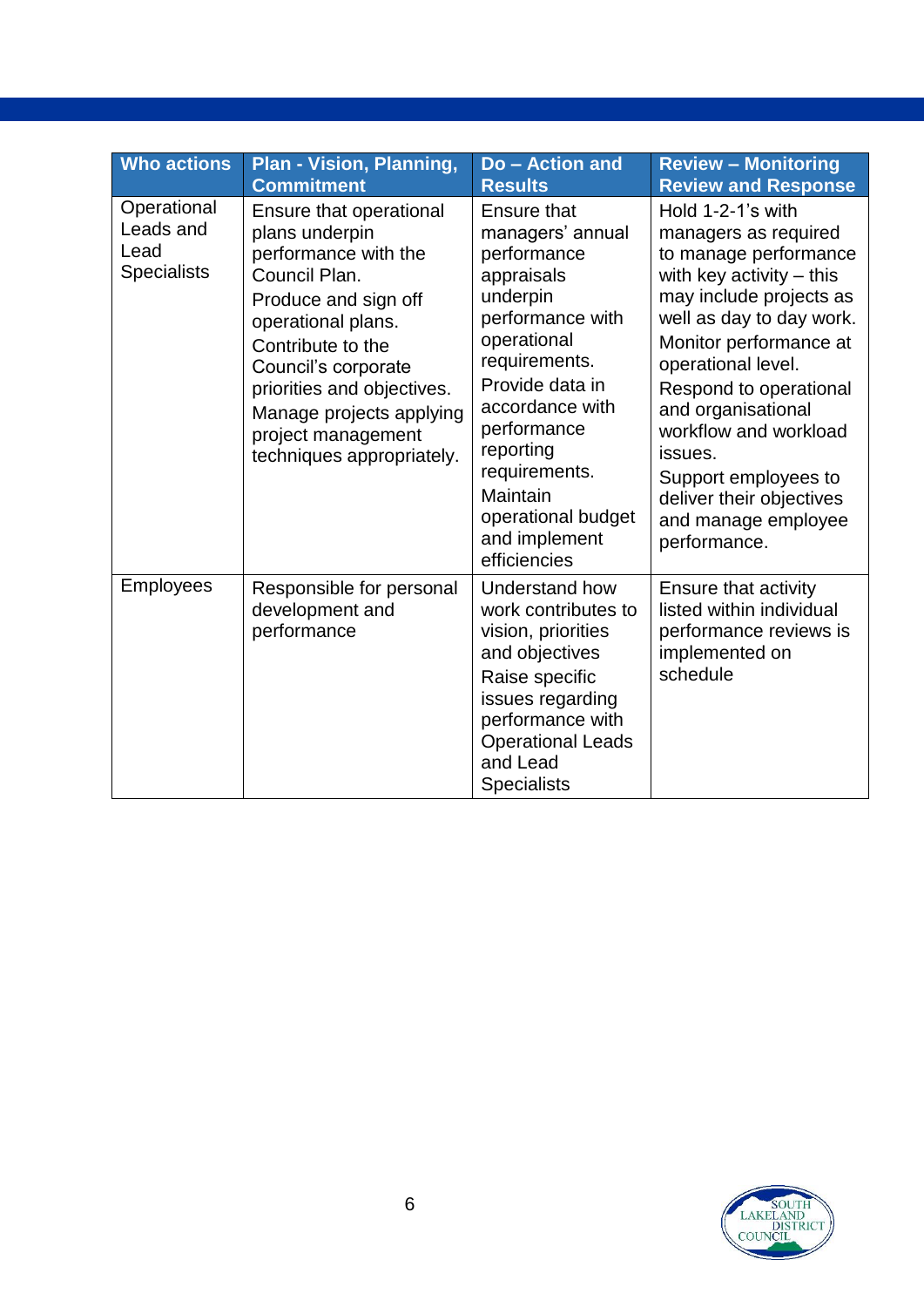# <span id="page-6-0"></span>Performance reporting process

The Council will make decisions on the priorities, risks, activities, ownership, targets and measures necessary to meet the needs of South Lakeland. This process involves a 'Plan Do Review' approach with six steps. These steps are Vision, Planning, Commitment, Action, Monitoring and Review – and are detailed below.

### 1. Vision

Performance management begins with a clear vision. The Council's corporate vision is contained in the current Council Plan. The vision is underpinned by our agreed values, which influence the way we work. The vision lies at the heart of everything we do.

## 2. Planning

The Council's priorities are set out in the Council Plan and are informed by the Council's approach to service delivery

The Council must focus must on how we and our partners can achieve positive outcomes for our communities - to improve their quality of life and the services we provide for them.

When planning, the Council must ensure it understands South Lakeland, our communities and their needs based on a detailed knowledge of key demographic data, customer satisfaction and perceptions.

As a Community Leader, the Council should engage with and share information, where applicable, with partners particularly the Cumbria Local Enterprise Partnership, the Health and Wellbeing Board, Parish and Town Councils and Community Groups.

We must also be aware of available resources, anticipated risks and levels of current performance when setting priorities and developing Plans.

The Council's services are delivered through plans and strategies at all levels, both independently and in partnership with other service providers and provide a link between our high-level Vision and strategic priorities and team and individual performance. The Commissioning Strategy is a key part of this process.

## 3. Commitment

The priorities for South Lakeland are set at the highest level. These priorities are not only supported by the Council's strategic and operational plans but also individual employee appraisals. Managing employees' performance is a continuous process.

It involves making sure that the performance of employees contributes to the goals of their teams and the business as a whole. Performance monitoring which includes risk management activity ensures that the key priorities are met.

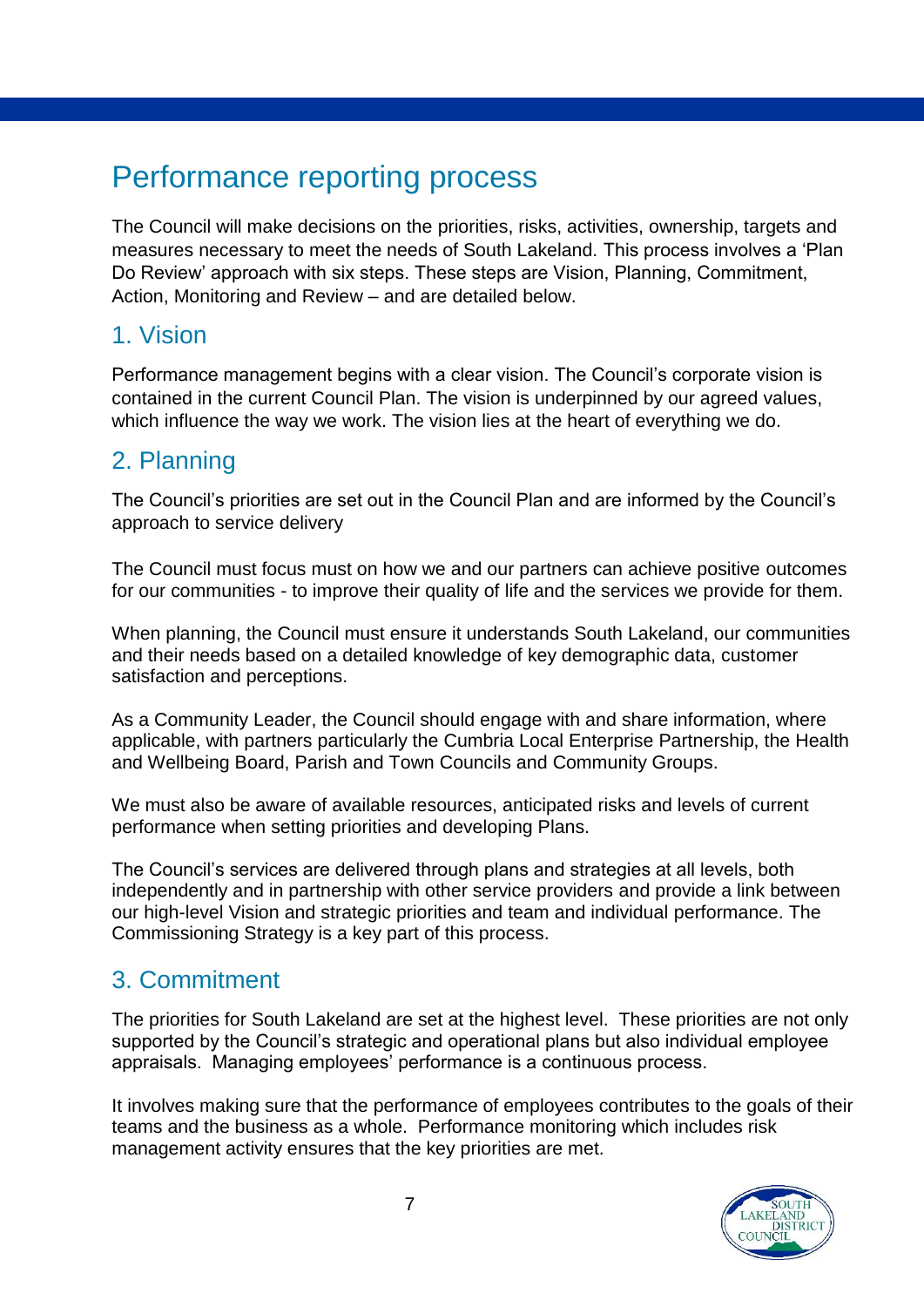Organisational commitment is demonstrated through the allocation of responsibilities and resources.

Members' responsibilities are set out in the Council's Constitution.

Officers' responsibilities are contained in the Constitution, Job Descriptions and annual appraisals.

Ownership of responsibility is further supported by:

- The Personal Qualities Framework links organisational targets and actions with those of individual employees
- Commitment to training and development through the Corporate Training Programme and Training Budget

Financial resources are allocated to the Council's Priorities through the Medium Term Financial Strategy and annual Revenue and Capital Budgets. Resources provided by other bodies are secured through external funding bids.

Commitments towards achieving South Lakeland and Cumbria Strategy priorities are demonstrated through membership of Boards, Task Groups and Officer Working Groups.

#### 4. Action

To meet Council Plan priorities plans will implemented at strategic, operational and individual levels. Delivery will be in line with the key policies and strategies as listed in the current Council Plan approved by Full Council.

#### Measures of success

Leadership Team will set measures and monitor activity.

Performance management will allow consistency and better access to information regarding ownership, service activity and measures, and to improve monitoring and reporting procedures.

Every stage of the performance management process relies on evidence and data to allow the organisation to make judgments on what South Lakeland and the Council's needs are; what its customers' needs are; what it has achieved and how it compares. It is vital that data is high quality, reliable, and timely. As part of a rolling programme of scorecard review, regular assurance checks will be carried out and reported to Members and Officers.

#### Financial Management

Financial Management covers all financial accountabilities in relation to the running of the Council, including the policy framework and budget.

All Members and Officers have a duty to abide by the highest standards of probity in dealing with financial issues.

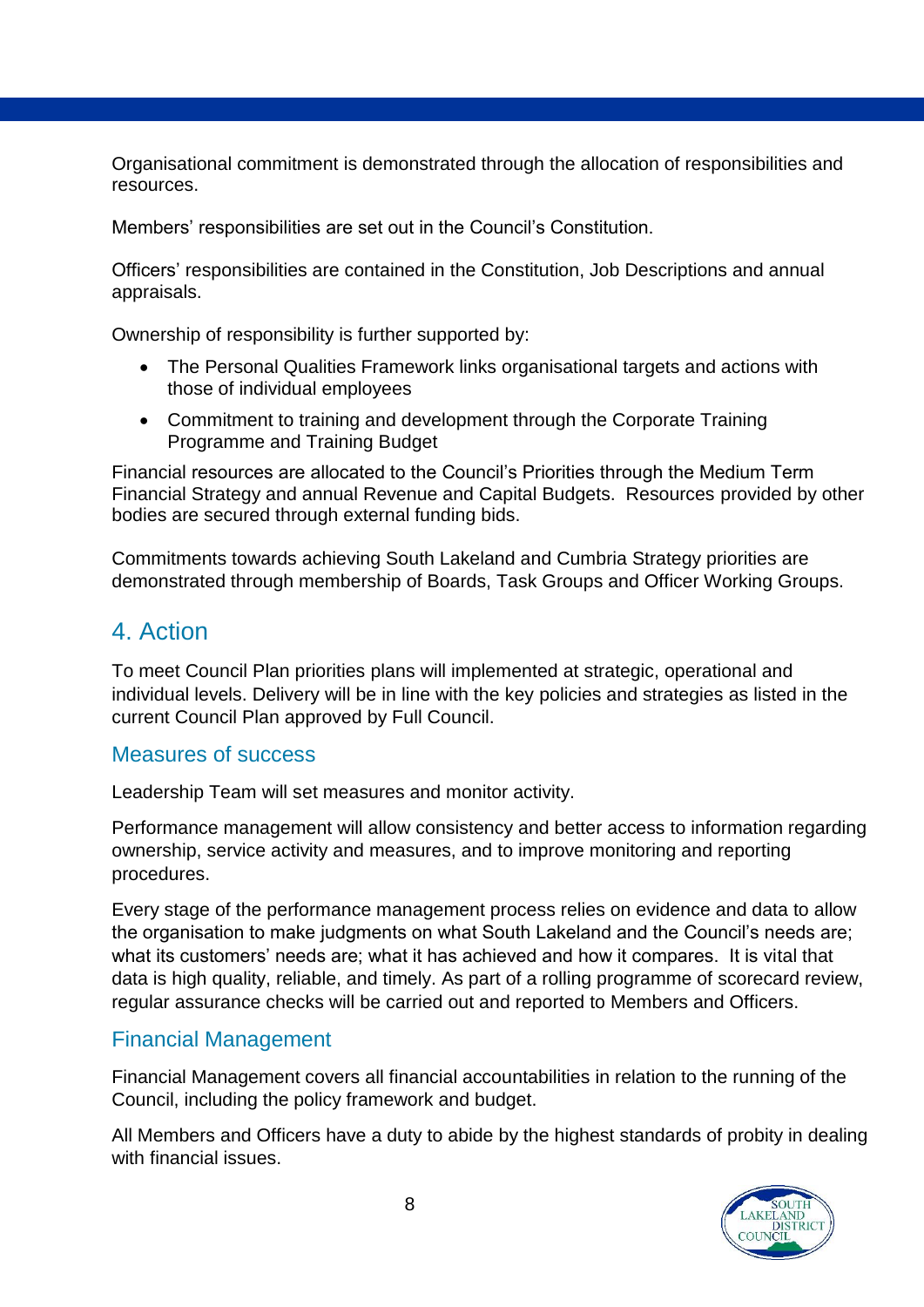This is facilitated by ensuring everyone is clear about the standards to which they are working and the controls that are in place to ensure that these standards are met. The Corporate Finance Update report is presented to advise Members of the financial position of the Council each quarter and explanations of variances are provided.

The report is presented to Members. The report summarises the General Fund revenue and capital positions with monitoring updates for large and volatile costs and income, approved savings, Treasury Management, Revenue Collection and Sundry and Long term debtors.

The Corporate Finance Update report includes the following areas:

- 1. Revenue Budget monitoring
- 2. Budget Savings monitoring
- 3. Capital Budget monitoring
- 4. Treasury Management review

#### Personal Qualities Framework

It is important to ensure that all employees are aware of how the Personal Qualities Framework and performance appraisal 'fits' with the Performance Management Framework. In terms of the hierarchy of strategic and business planning the performance appraisal process sits as follows:

- 1. Council Plan
- 2. Operational level plans
- 3. Personal Qualities Framework

The above plans are aspirational i.e. they are the statement of either new objectives or an intention to improve service/performance on existing objectives. Therefore individual performance appraisals will reflect this i.e. the performance objectives will be about implementing new services, improving existing services, reducing cost etc. The Personal Qualities Framework also includes two other factors, Personal Qualities and Development.

Personal Qualities reflects the way in which employees conduct themselves and the manner in which business is undertaken. Adherence to these qualities will support the successful pursuit of objectives. Development acknowledges that for employees at all levels there will be gaps between current performance and target performance which cannot be addressed by additional resources or new technology but by enhancing the skills, knowledge and confidence of the post-holder.

Performance Appraisals are not the only corporately supported performance / communication mechanisms available. For line managers performance appraisals form part of a tripartite employee management portfolio.

- Performance Appraisal 'Your Conversation'
- Team Meetings

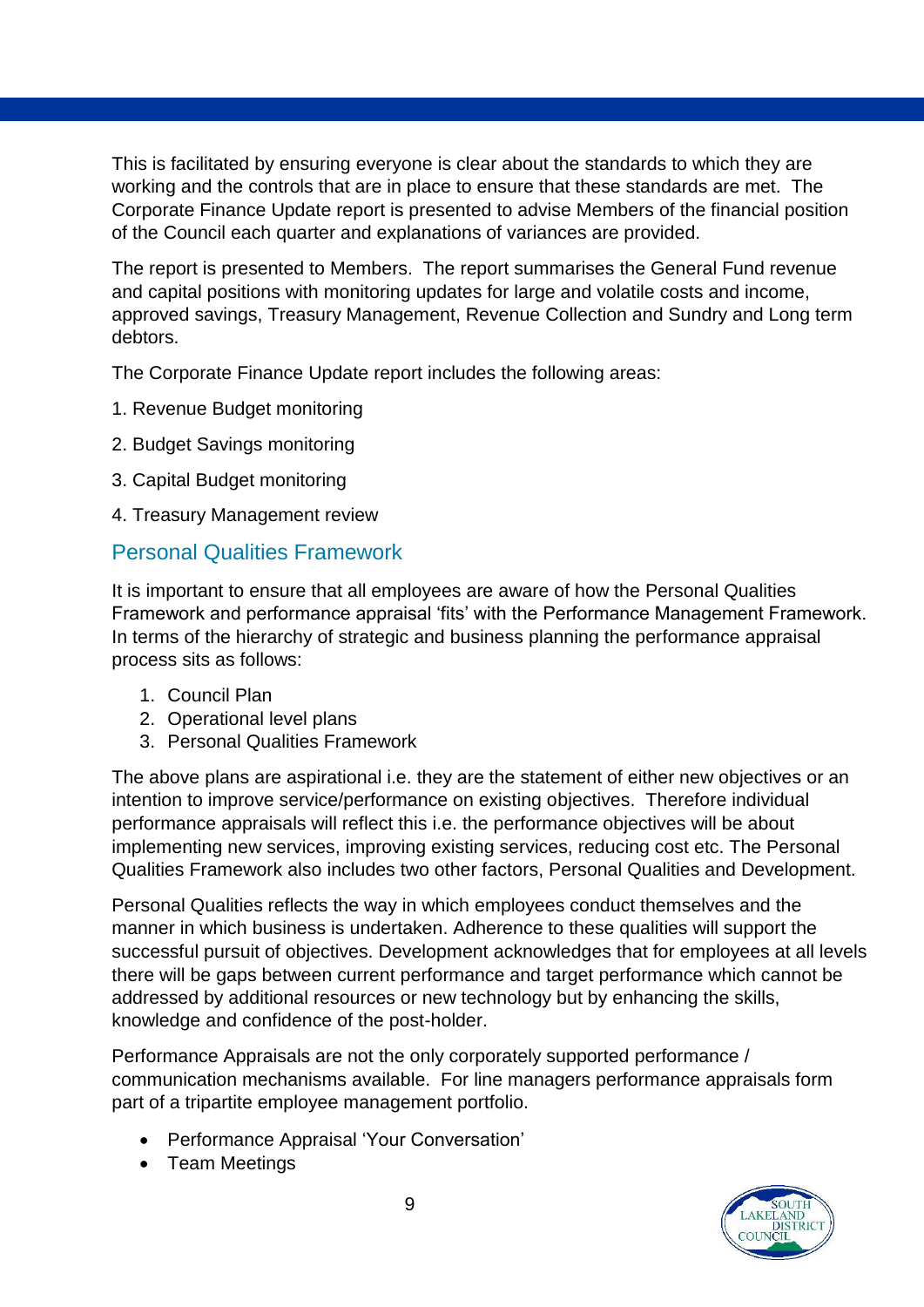$\bullet$  One to One's  $(1-2-1)\$ s

Managers and employees need to be able to differentiate between the aims and content of the various meetings.

1-2-1's between managers and employees should be conducted on a regular basis and are an opportunity to:

- Manage tasks and prioritise work
- Tackle day to day supervision and resource issues
- Monitor and evaluate incoming and outgoing work

They can also be used to visit the performance objectives and individual development needs and, where appropriate, amend/update the performance review and developmental review sections of the performance appraisal documentation.

Managers should brief their teams once a month as a minimum and should be the opportunity to:

- Communicate corporate information
- Discuss service issues
- Raise awareness of topical issues facing the Council
- Listen to ideas and discuss innovative solutions on issues facing the team, service and Council

The aim of the Personal Qualities Framework is to ensure the performance appraisal process is embedded within organisational culture and practice rather than be a standalone, once a year activity.

## 5. Review

Performance data will be collected and areas for concern identified. Areas that are not on track will be commented on by employees with ownership at weekly meetings.

## 6. Monitoring

Feedback and other information generated in delivering services enables us to actively monitor performance and report as necessary to Committees, management and operational teams, individuals, members of the public and external agencies. Portfolio Holder reports also provide Committees with sight of progress – and this includes Overview and Scrutiny Committee. Performance monitoring is undertaken in accordance with the following:

| <b>Quarter</b>   | <b>Actions</b>                                                              |
|------------------|-----------------------------------------------------------------------------|
| <b>Quarter 1</b> | Complete a review of and update the policies and strategies integral to the |
| April            | Performance Management Framework.                                           |
|                  | Report the Council's 'Quarter 4' performance data to Overview and Scrutiny  |
|                  | Committee and following this to Cabinet.                                    |

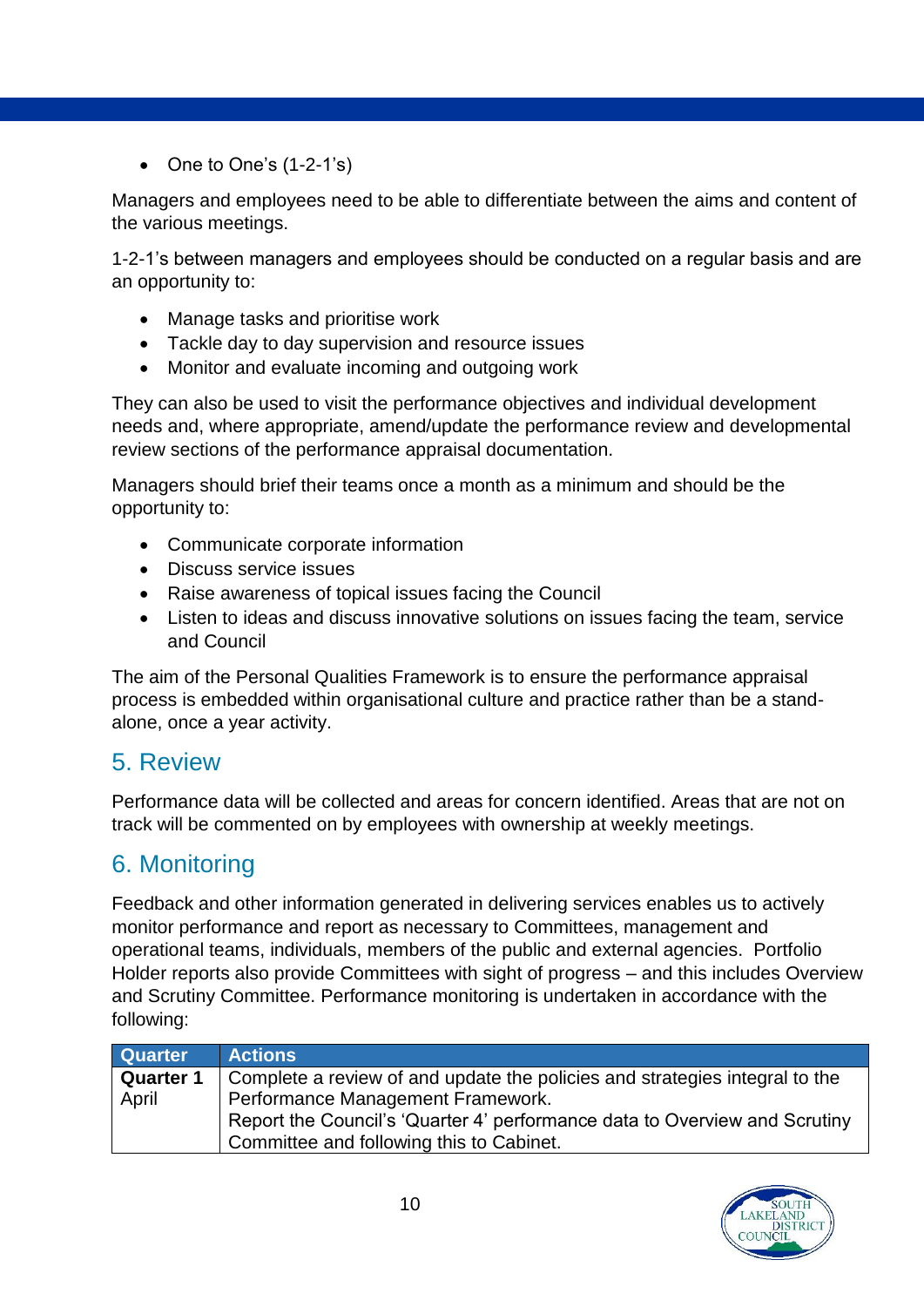| <b>Quarter</b>   | <b>Actions</b>                                                             |  |  |
|------------------|----------------------------------------------------------------------------|--|--|
|                  | Employee appraisal process is started.                                     |  |  |
| May              | Publish the Council's 'Quarter 4' performance data which details progress  |  |  |
|                  | with towards priorities and measures and the management of risks.          |  |  |
|                  | Statutory deadline for completion of Council's Annual Financial Accounts   |  |  |
|                  | and Annual Governance Statement.                                           |  |  |
| June             | Start of Audit of Council's Annual Financial Accounts and Annual           |  |  |
|                  | Governance Statement.                                                      |  |  |
| <b>Quarter 2</b> | Council approves performance framework related policies and strategies.    |  |  |
| July             | Update the Council Plan. The draft budget strategy with the Medium Term    |  |  |
|                  | Financial Plan is prepared.                                                |  |  |
|                  | Report the Council's 'Quarter 1' performance data to Overview and Scrutiny |  |  |
|                  | Committee and following this to Cabinet.                                   |  |  |
|                  | Publish the Council's Medium Term Financial Plan                           |  |  |
|                  | Target for completion of Council's Annual Financial Accounts and Annual    |  |  |
|                  | Governance Statement.                                                      |  |  |
| August           | Consultation on the draft Council Plan.                                    |  |  |
|                  | Publish the Council's 'Quarter 1' performance data.                        |  |  |
| September        | Employee mid-year Job Appraisals are completed.                            |  |  |
|                  | Statutory deadline for completion of external audit of Council's Annual    |  |  |
|                  | <b>Financial Accounts and Annual Governance Statement.</b>                 |  |  |
| <b>Quarter 3</b> | Report the Council's 'Quarter 2' performance data to Overview and Scrutiny |  |  |
| October          | Committee and following this to Cabinet.                                   |  |  |
| November         | Publish the Council's 'Quarter 2' performance data.                        |  |  |
| December         | Approve the Council Plan                                                   |  |  |
|                  | Budget options are aligned to priorities                                   |  |  |
|                  | Consultation on the draft budget.                                          |  |  |
| <b>Quarter 4</b> | Report the Council's 'Quarter 3' performance data to Overview and Scrutiny |  |  |
| January          | Committee and following this to Cabinet.                                   |  |  |
| February         | Finalised the Council Budget and Capital Programme.                        |  |  |
|                  | Publish the Council's 'Quarter 3' performance data.                        |  |  |
| March            | Publish the Council's operational plans including the workforce element.   |  |  |

Detailed information regarding costs, performance and benchmarking of services will be reported along with a value for money calculation. This will bring essential business information to decision makers – for more detail see below:

#### **Costs**

Costs of individual services

#### **Benefits**

- Measures that show performance
- Benchmarking for comparing with other authorities

#### Value for Money